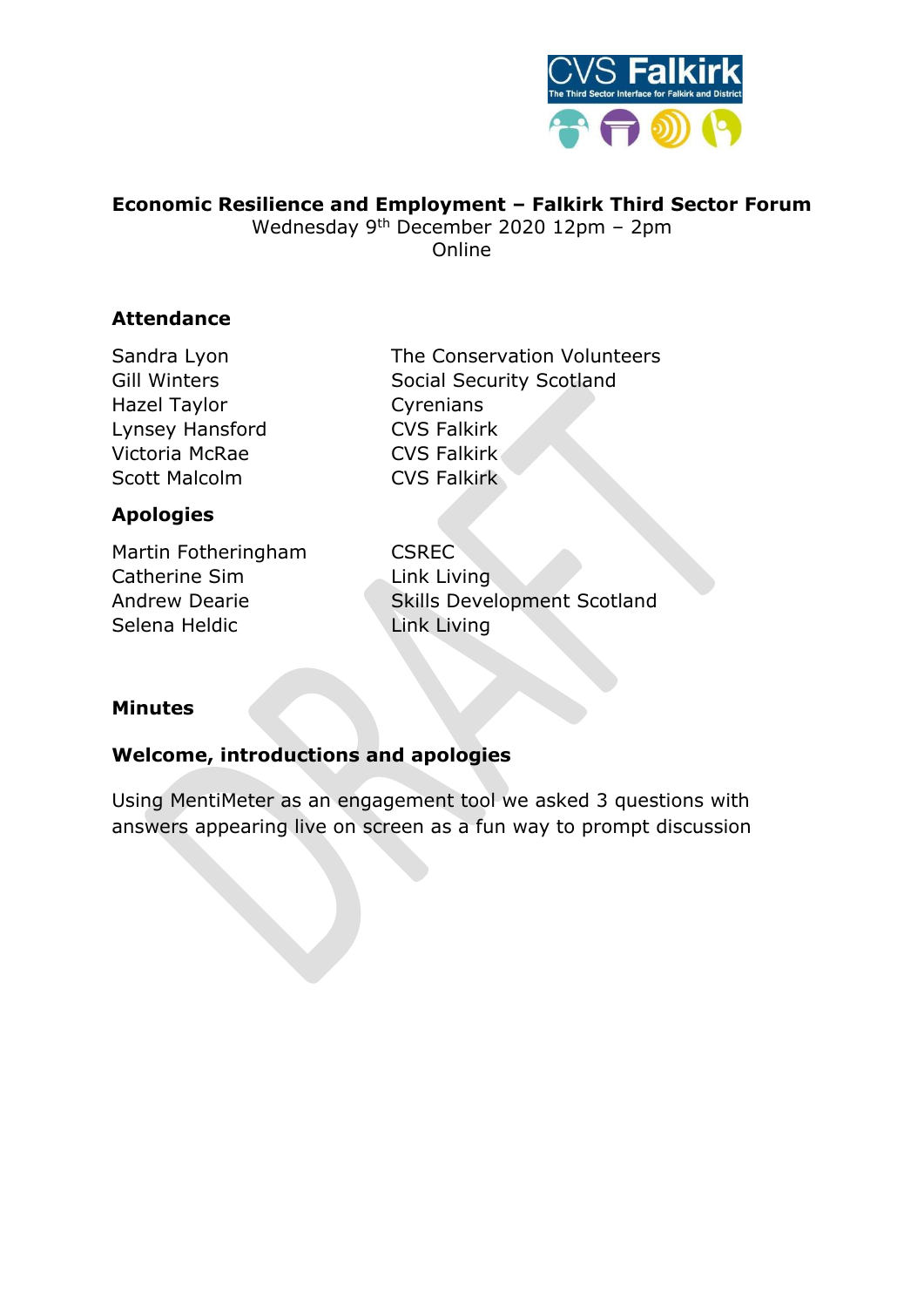

## What are the main priorities for the forum going forwards?

changes<br>tion partnerships collaboration sharing information updates collaborative working role of the forum linking with cpp groups challenges raising attendance forum membership of the forum guidance policy highlight opportunities being in the know partnership working whats new to share outcomes

Summary:

- Determine the forums role
	- o Terms of Reference
		- **EXECUTE:** List benefits to orgs and individuals
		- Expectations of attendees
		- How to engage with the forum (different methods of engagement)
- Feeding into service design and other local priorities through attendance at CPP meetings
	- o Identify and map these meetings
- Invite Speakers to introduce themselves as a local contact and their organisation. What can their organisation offer the third sector or what help can the third sector be to their organisation?
	- o Facilitating partnership and linking organisations
- Collaborative working
	- o How do we facilitate this?
	- o Communication
- Raising forum attendance
	- o Different methods of engagement allowing organisations to "reach in" or take part between physical forums
	- o Poll forum members to check days and times
	- o Make forum every 6-8 weeks
- Sharing information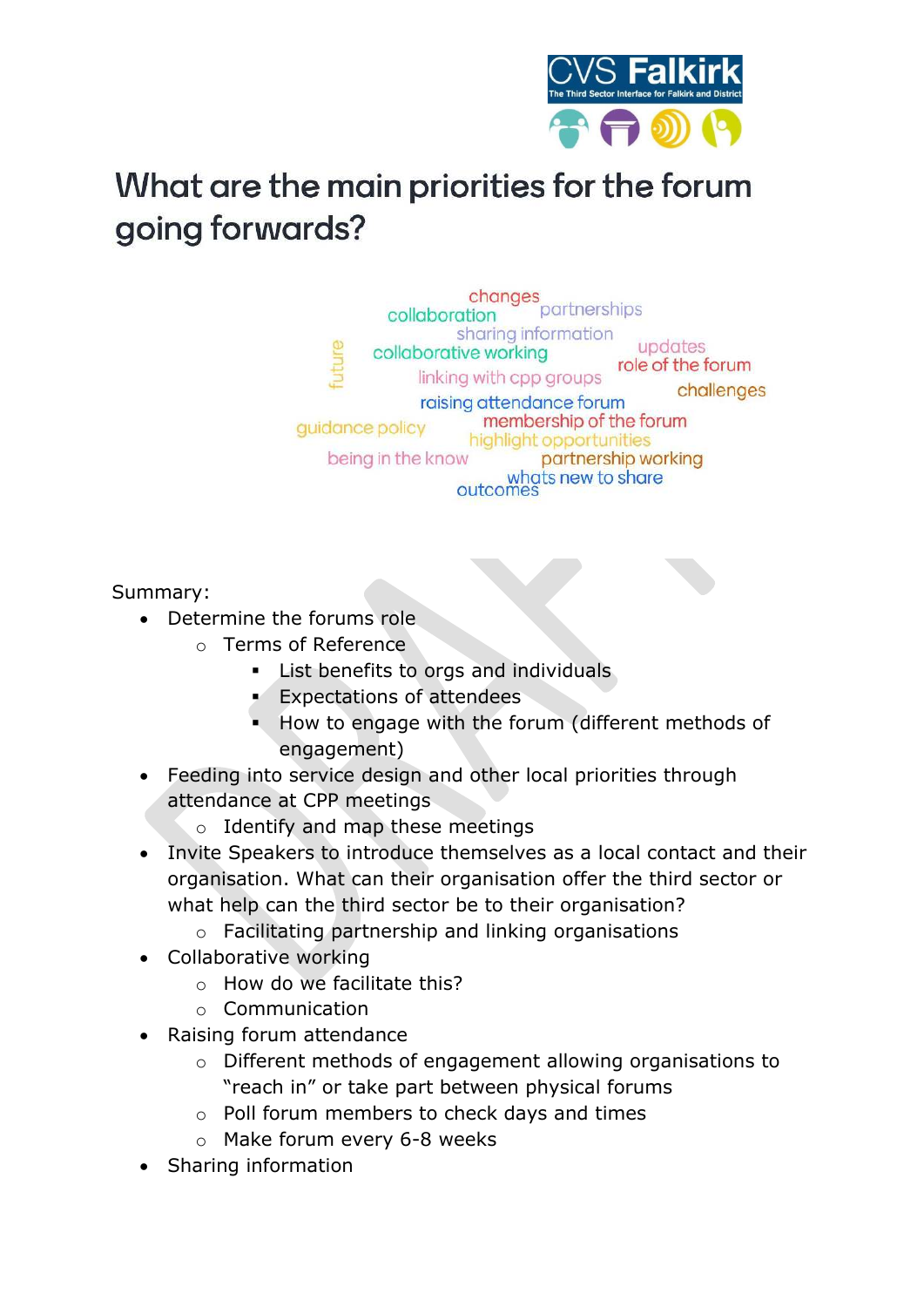

- Dealing with challenges
	- o Capacity building

**M** Mentimeter Which organisations, statutory or 3rd sector, do we want to attract to the forum?

| Dwp        | Social Security Scotland | Funders from all sectors! |
|------------|--------------------------|---------------------------|
| <b>DWP</b> | ETU, DWP, SDS,           |                           |

Summary:

- Department of Work and Pensions (DWP), Social Security Scotland (SSS), Skills Development Scotland (SDS), Employment and Training Unit (ETU)
- Funders
- Partnership for Procurement (P4P)
- Chamber of Commerce

Investigate linking in with or sharing information from

- Supported Employment Partnership
- Scottish 3<sup>rd</sup> Sector Employability Forum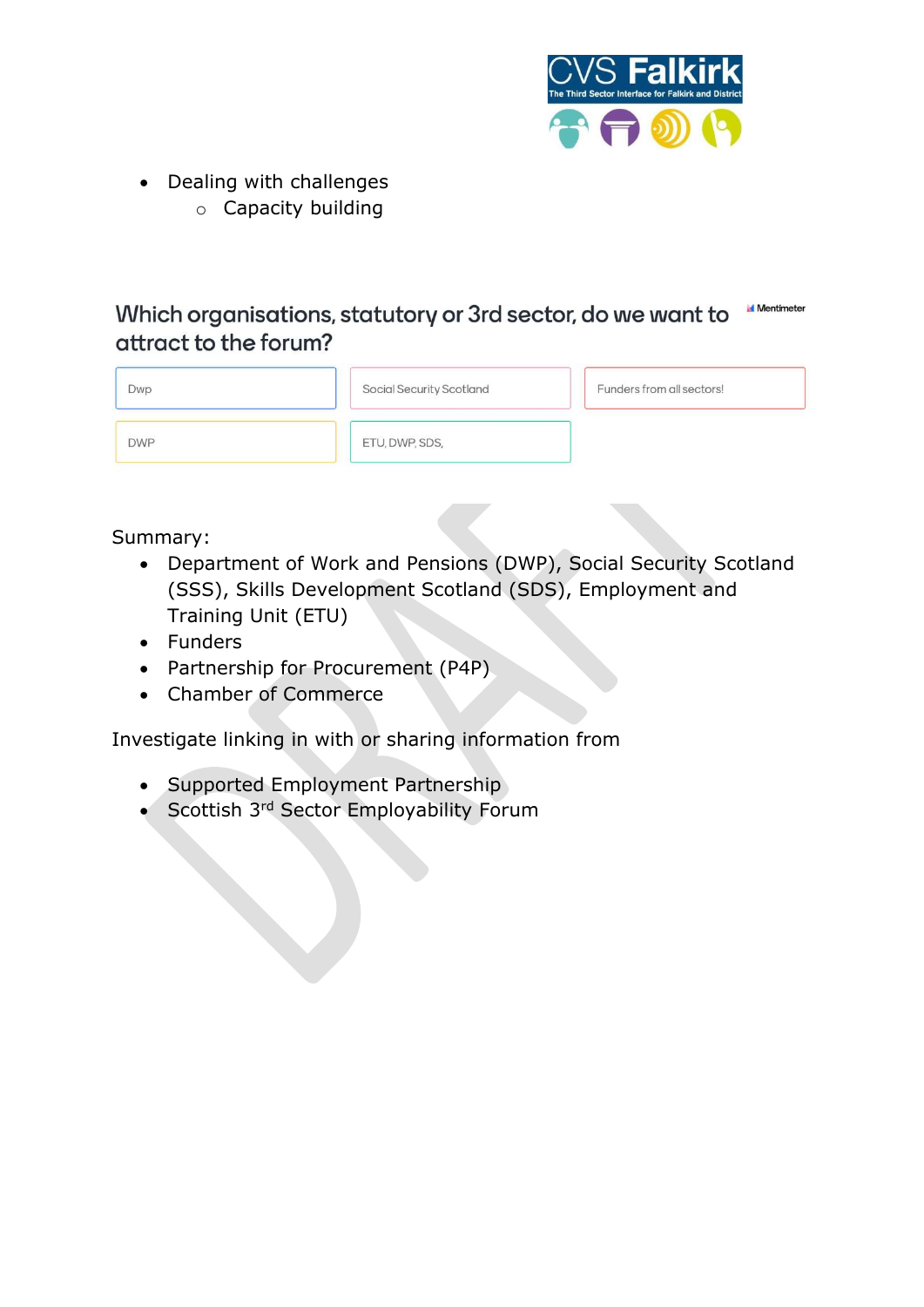

## What can we do to mitigate the effects of Covid-19?

collaborate digital inclusion financial support link with stakeholders keep abreast of change contribute out with forum keep asking what we don't clear routes of referral sharing of information link to other forums

create opportunities

map funding share information

Summary:

- Employment Hubs
	- o Bringing various organisations together under one roof giving unemployed a way to meet with all the organisations they need to at one time
	- o Supporting social barriers to employment

### **Linking to the local landscape**

Which Policies and Strategies are relevant to the Economy and the Employability sector?

- Noone Left Behind
- Young Person's Guarantee
- Kickstart
- Are there more?

Which groups should we link in with?

- Community Planning Improvement Group
- Local Employability Partnership
- Are there other groups?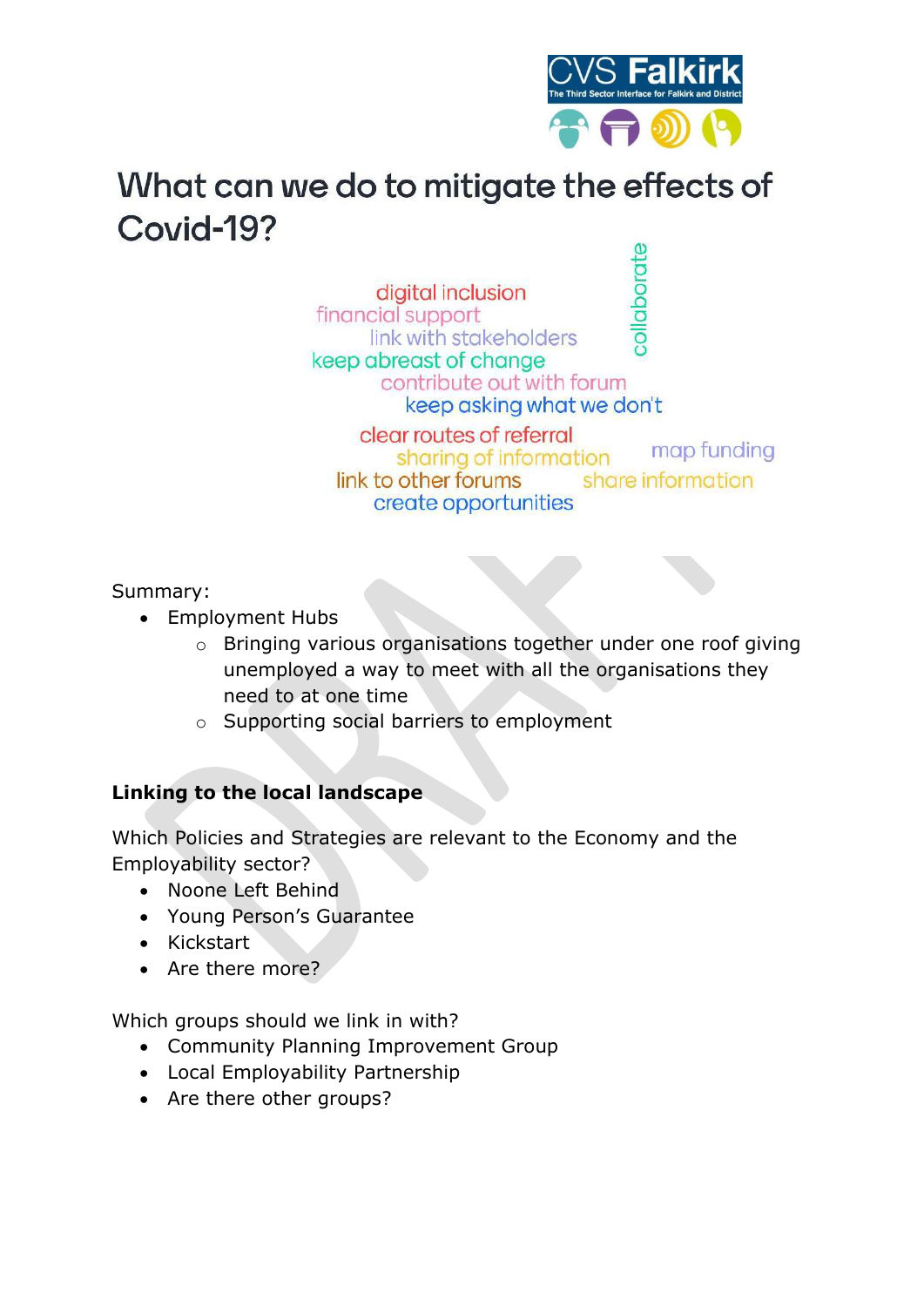

### **Partnership Meeting Updates**

No updates

### **Forum Member Updates**

**Cyrenians** 

- Cook-a longs online with service users using food from foodbanks and preparing meals
- Have been able to move most services online
- Active Citizenship Program
- Lighthouse project is now called Quest
- Courts working normally now so referrals have gone up
- ITA funding for service users to get CSCS card
- Lots of people directing their own learning by accessing free open university courses
- Horticultural SQA in walled garden
- Enterprise café has new employees
- Telephone and online support wellbeing, confidence, self-esteem , anxiety

The Conservation Volunteers

- Some online training
- Volunteer support through wellbeing cafes
- Still delivering practical projects in person under Covid guidance o Recycling project
- Moving people into employability journey (young people)
- Working with Gypsy traveller community in terms of employability
- Walk and Talk group
- Increasing partnership working and keeping an eye on the funding horizon

#### Social Security Scotland

You can access our [Stakeholder Resources Page](https://urldefense.proofpoint.com/v2/url?u=https-3A__www.socialsecurity.gov.scot_guidance-2Dresources_resources-3Fkeyword-3D-26startday-3D-26startmonth-3D-26startyear-3D-26endday-3D-26endmonth-3D-26endyear-3D&d=DwMFAw&c=euGZstcaTDllvimEN8b7jXrwqOf-v5A_CdpgnVfiiMM&r=G1KkPQOZgqo2GRS5LCBidNZRw9IV2k9sSOwuJoT5nXA&m=1xJ2gYFNXvxHfpBo8Qar1Y7afqW63dzZdaX5z50ewLs&s=pjdpBdkTFN4RVFfFNTzm608CFTYwHSCWXPM02HfPQUY&e=) which for a while was down. It has now been updated with all our benefits. They are in the process of also putting our benefit guidance on the page as well.

We have recently launched 3 new benefits:

- Job Start Payment
- Child Winter Heating Assistance